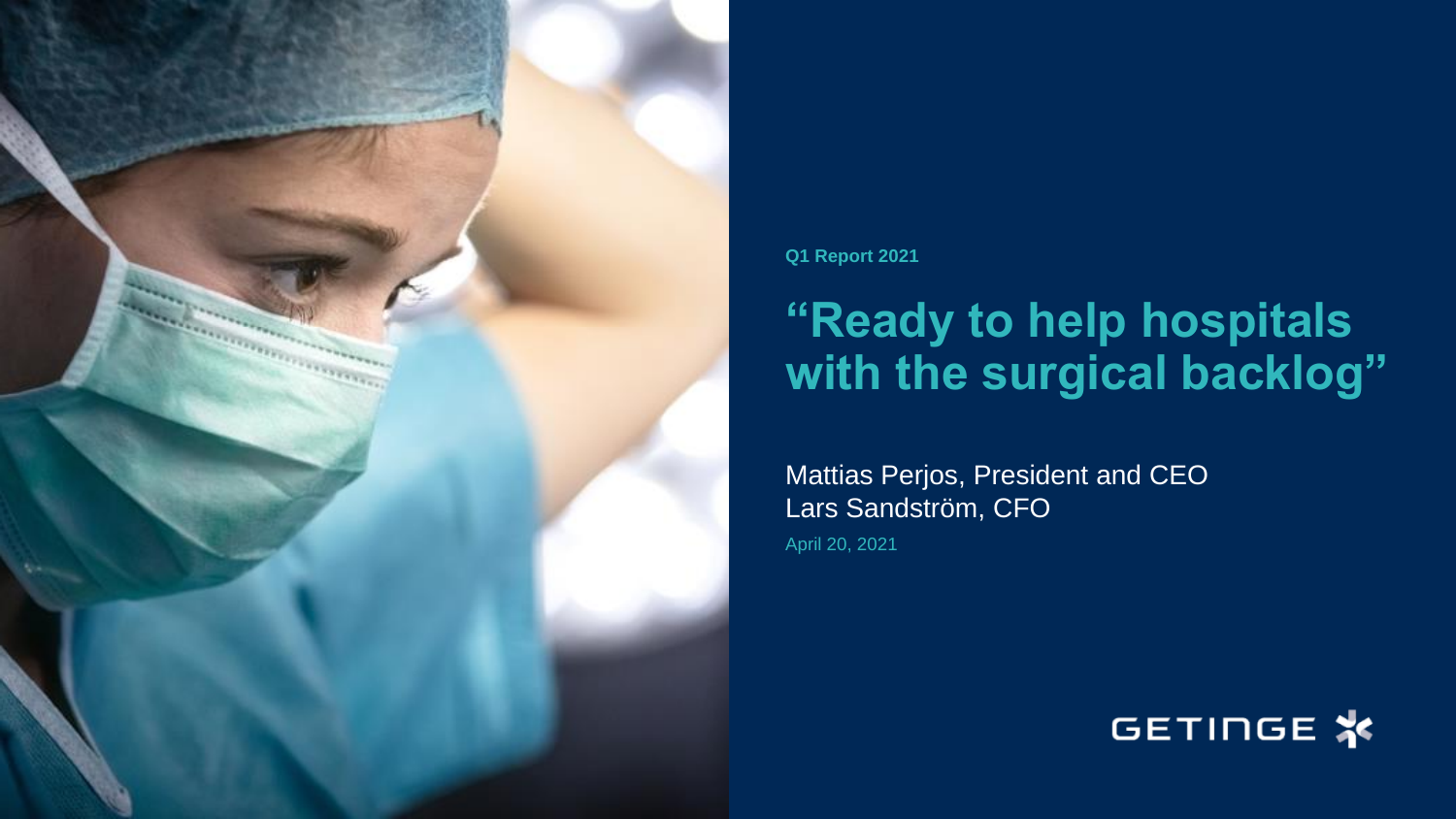#### Q1 2021 **Key takeaways – a strong quarter from a financial perspective**

- Strong organic sales
- Improved margins
- Strengthened Free Cash Flow
- Leverage improved to 0.7x (2.4x)



*Leverage defined as net interest-bearing debt in relation to adjusted EBITDA R12M, multiple*

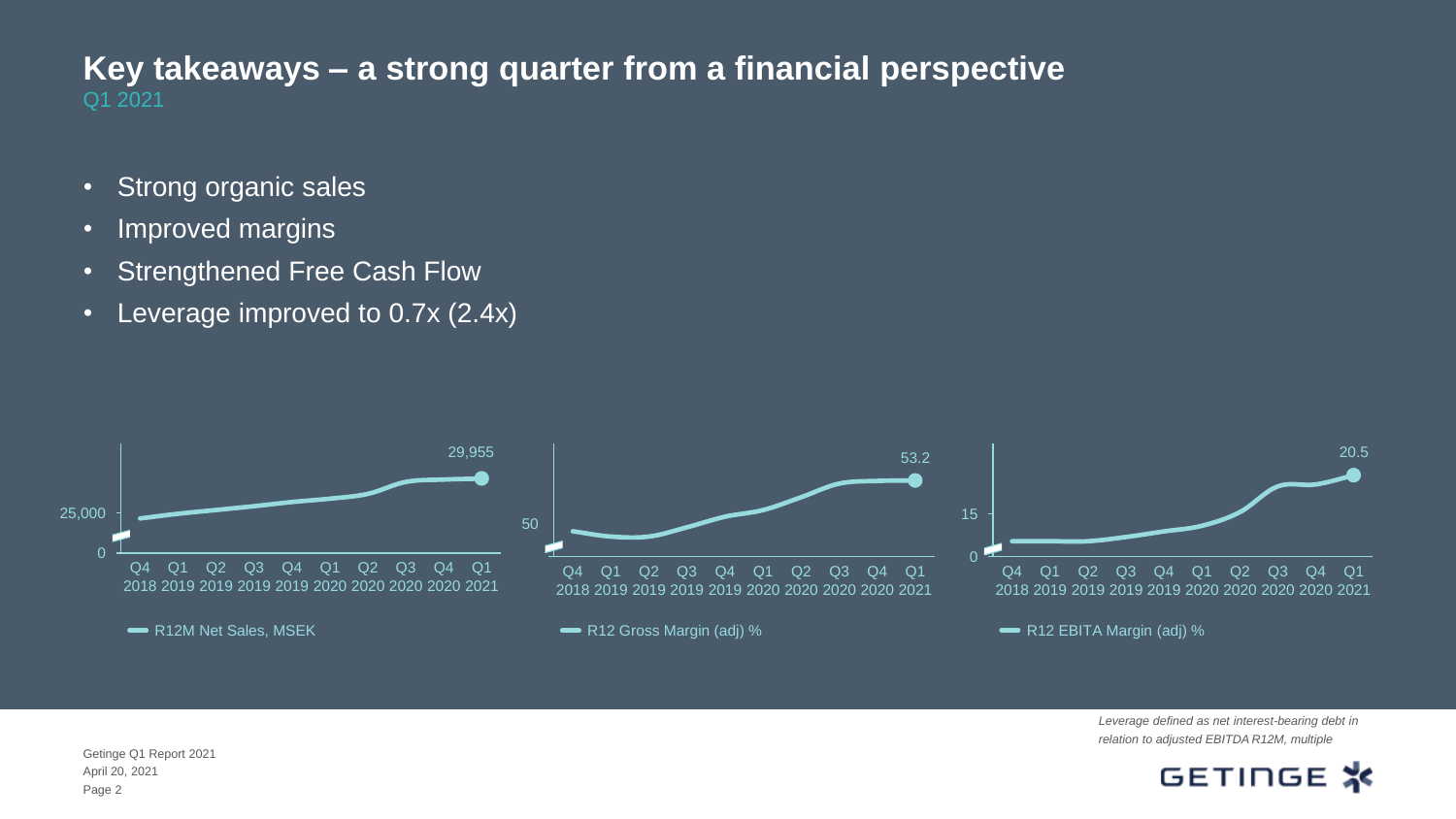#### **Order trends continue to converge (except in Life Science)**  Q1 2020-Q1 2021

**Critical Care and Cardiopulmonary** (~50% of sales in Acute Care Therapies before COVID-19) Decisions to ramp up capacity in advance ICU ventilators and ECMO Reached the goal to deliver 26,000 advanced ICU ventilators in 2020 **Cardiac & Vascular (**~**50% of sales in Acute Care Therapies** before COVID -19**)** Steep decline in elective surgeries due to lock down, creating a back-log in hospitals  $\circled{4}$ **Surgical Workflows** Sequential growth as elective surgeries regained Orders in Q1 2021 substantially higher than Q1 2019 due to COVID-19 still driving demand – but expected to decline in coming quarters  $\oslash$  Sequential improvement since Q4 2020 – but still a gap vs 2019 level **Life Science**  $\begin{bmatrix} \circledR 1 \end{bmatrix}$  Exceptional order growth in Q4 in Sterile Transfer towards biopharma customers was followed up by a strong Q1 with order growth in all categories.  $^{\circledR}$  $\left( \, \right)$  $\bigcirc$ 4 3 5  $\mathbf{8}$ 6 Sequential growth continued in Q1 2021, moving closer to flat vs Q1 2020  $\sigma$  , and the set of  $\sigma$ Jan 2020 Mar 2021

April 20, 2021 Getinge Q1 Report 2021 Page 3

# GETINGE **※**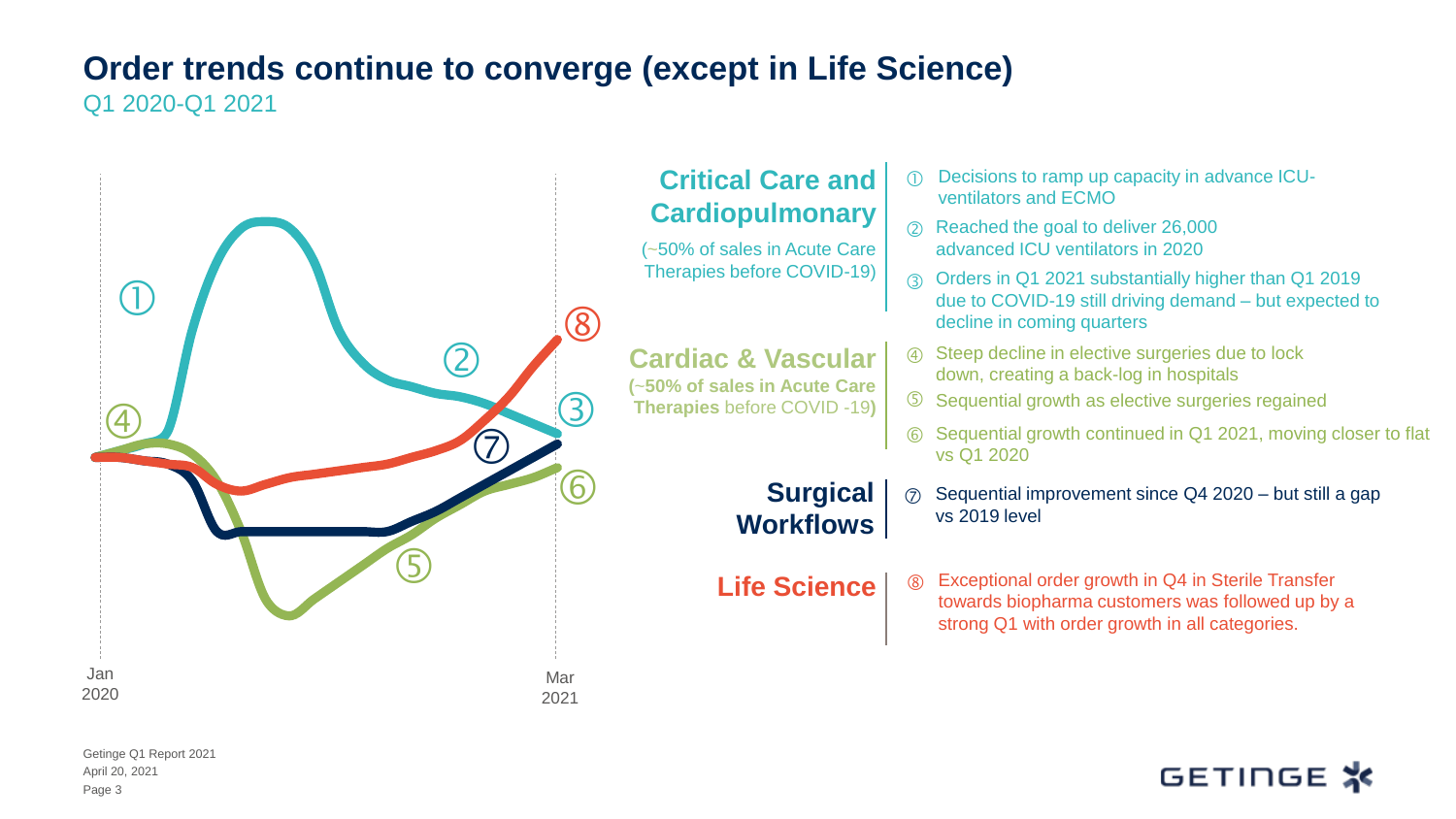#### **Expected net sales trends 2021 in relation to 2019**

A muted H1 in net sales followed by a more intense H2



April 20, 2021 Getinge Q1 Report 2021 Page 4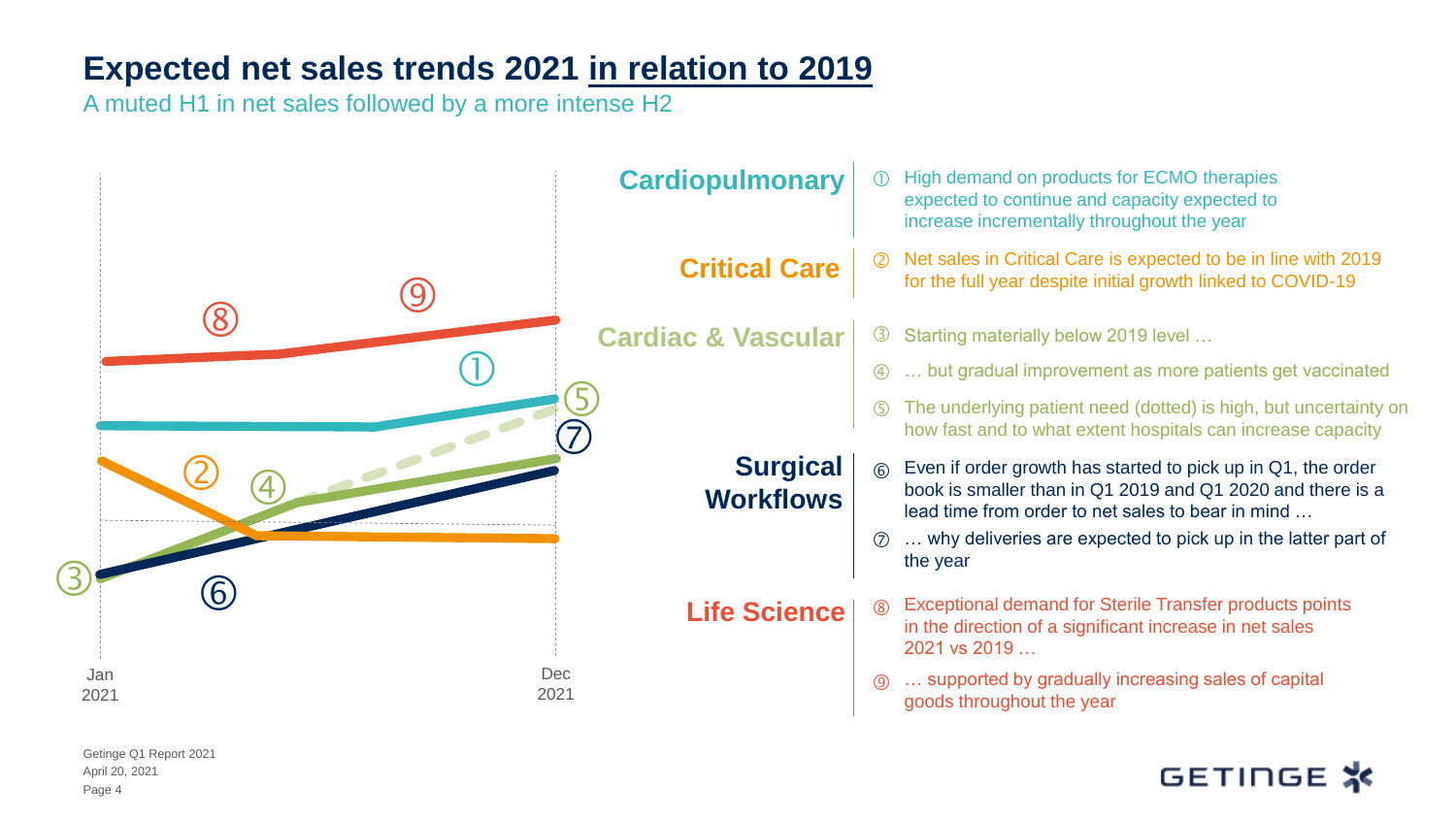**Outlook 2021**

# **Net sales**  is expected to be at least 27 BSEK

Long term we expect 2-4% organic annual growth in net sales

GETINGE \*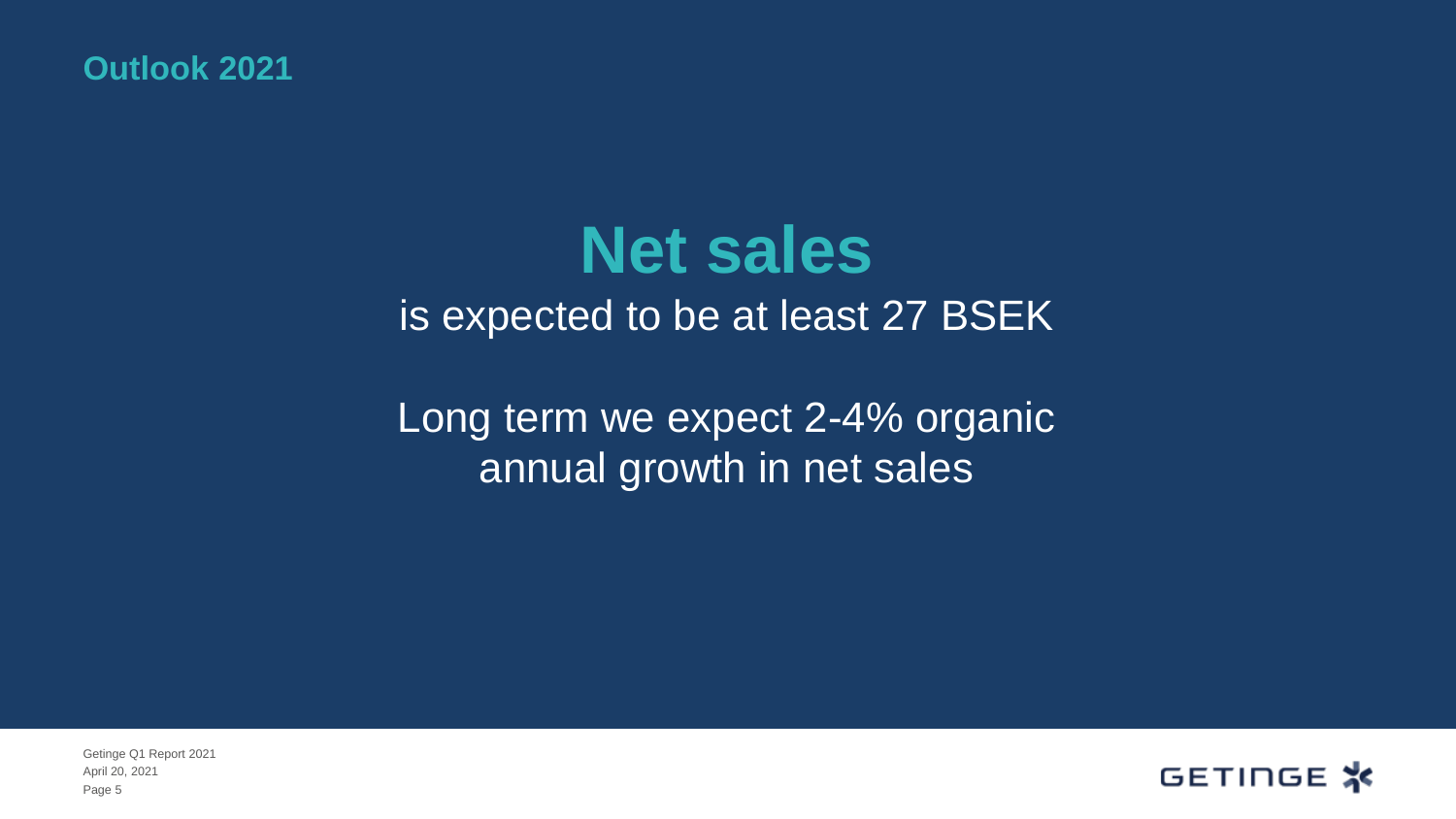#### **Key activities and events** Q1 2021

#### **Launches and other activities**

- New holistic system for preparation of multi-use bioreactors
- Introduction of a state of the art virtual hospital
- Global launch of a flexible workplace approach
- Strategic partnership with the School of Business, Economics and Law at University of Gothenburg, focusing on customer centric innovation and sustainability
- Virtual Capital Markets Day set to November 22

#### **Improvement journey continues**

- Restructuring plan in Rastatt, Germany
	- Focus operating tables and cardiopulmonary hardware
	- Reduce costs and improve productivity
	- Gradual effect from late 2021 onwards
	- Fully implemented by end of 2022
	- Restructuring cost amounts to 90 MSEK
- Consolidation of operations in New Jersey, US
	- According to plan, expected to be finalized by end of 2021
	- SEK 37 M capital gain from sale of real estate in the Q1 result (reported as an Item Affecting Comparability)

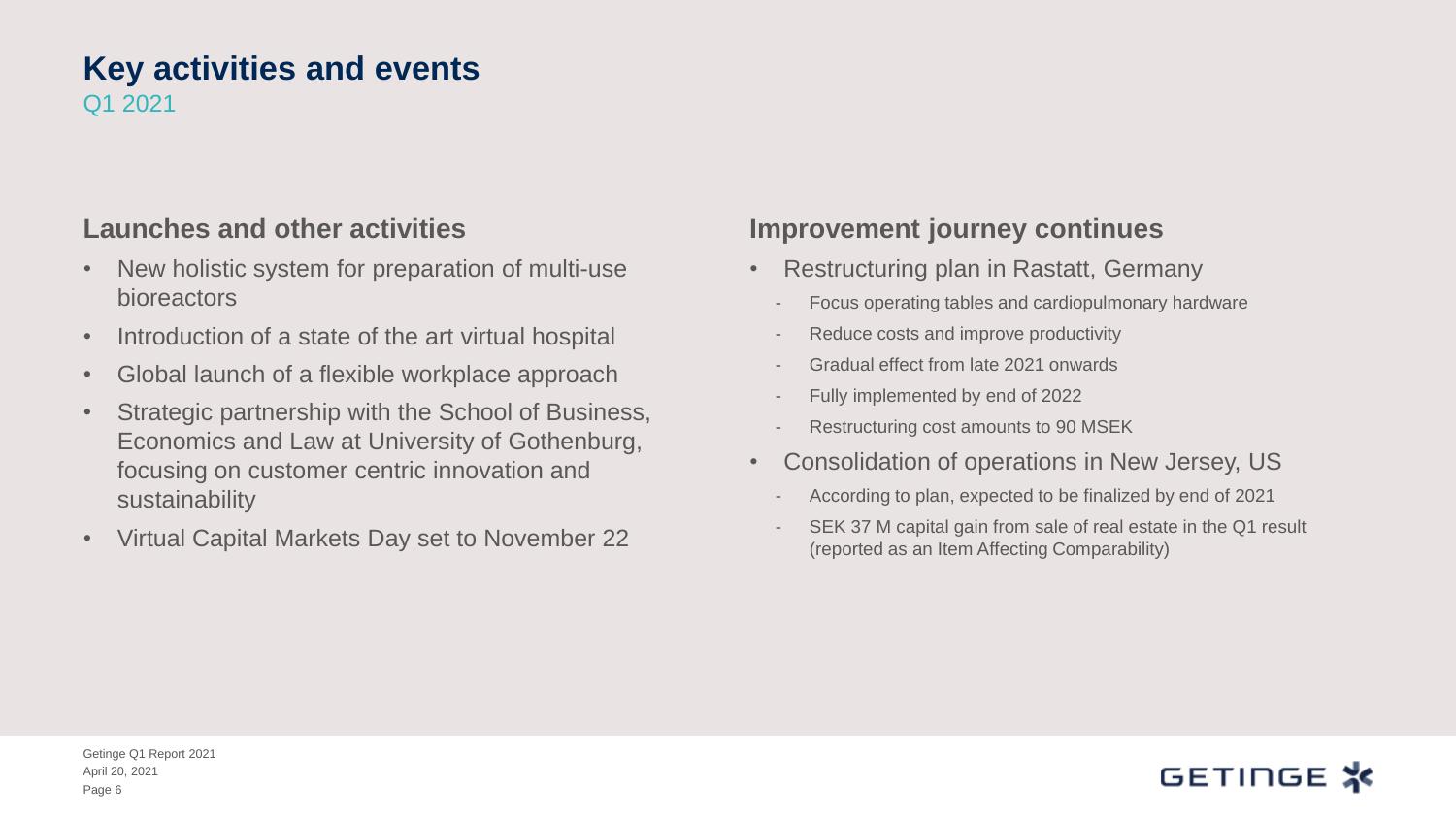#### **Organic net sales growth in all business areas in Q1**

Ventilators, ECMO and Sterile Transfer key drivers behind net sales growth Y-o-Y



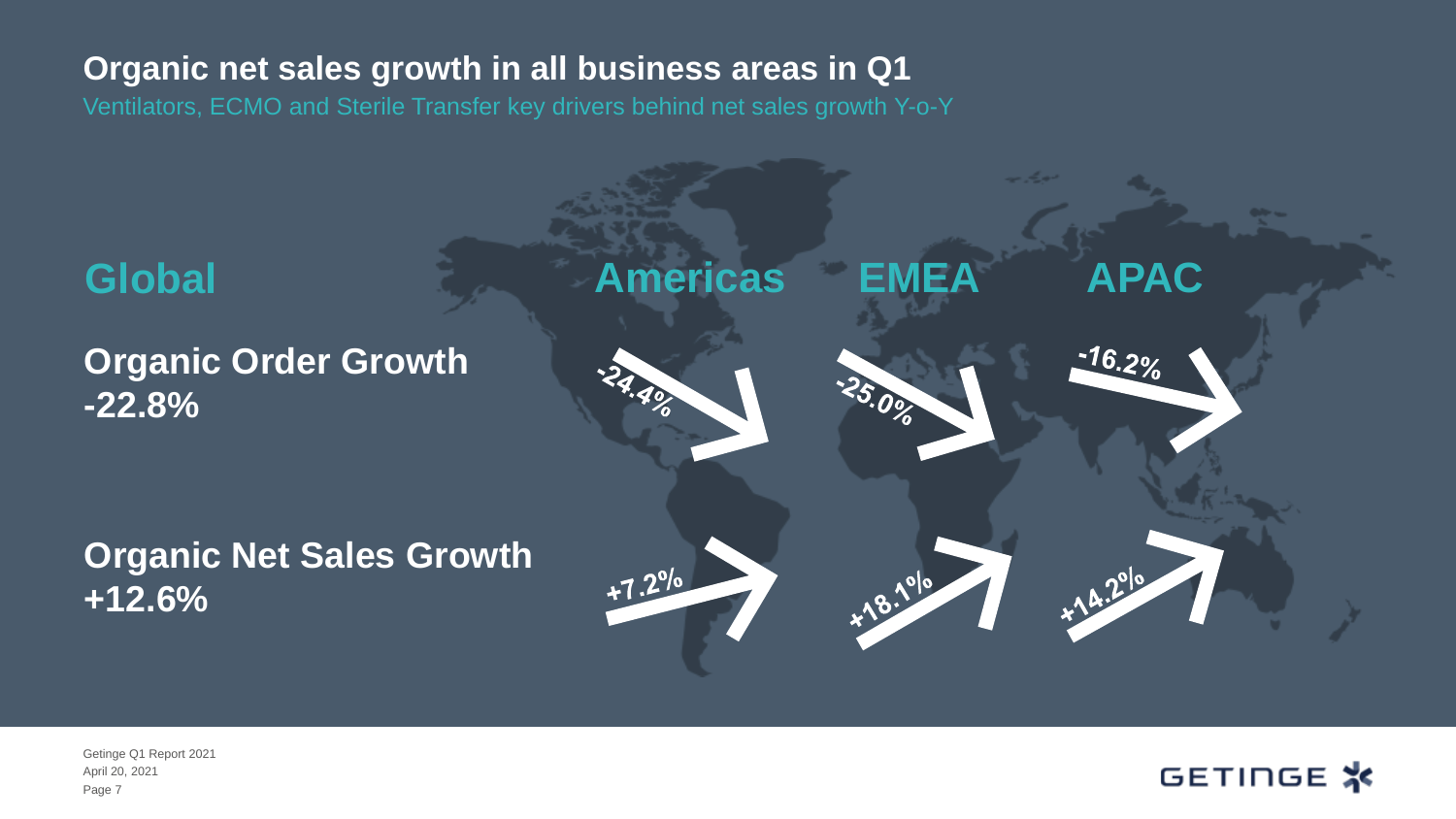#### **Strong organic order growth in Life Science**

Order Intake – Bridge Q1 2020 - Q1 2021



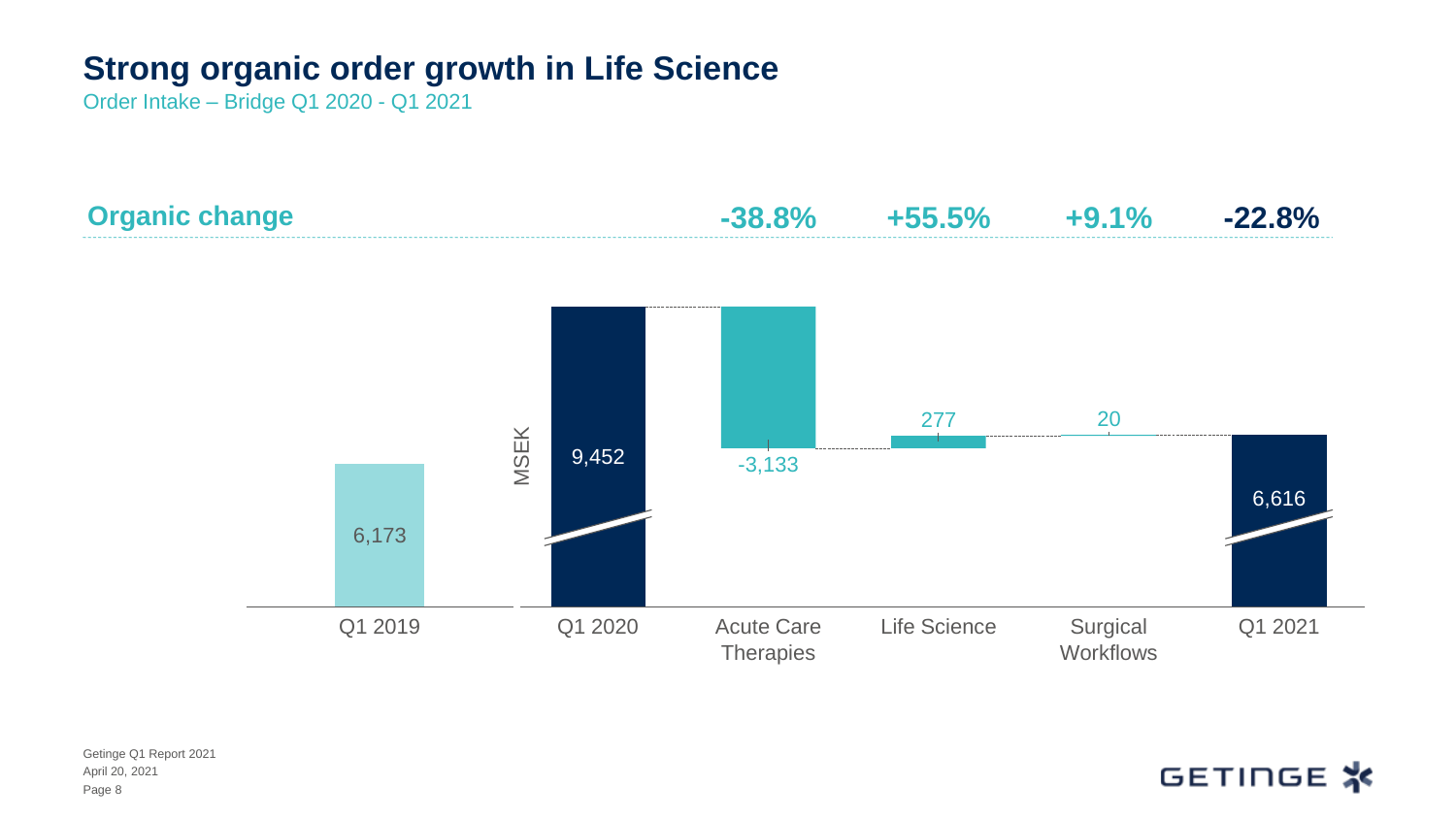# **Life Science and Acute Care Therapies drive organic net sales growth**

Net Sales – Bridge Q1 2020 - Q1 2021



April 20, 2021 Getinge Q1 Report 2021 Page 9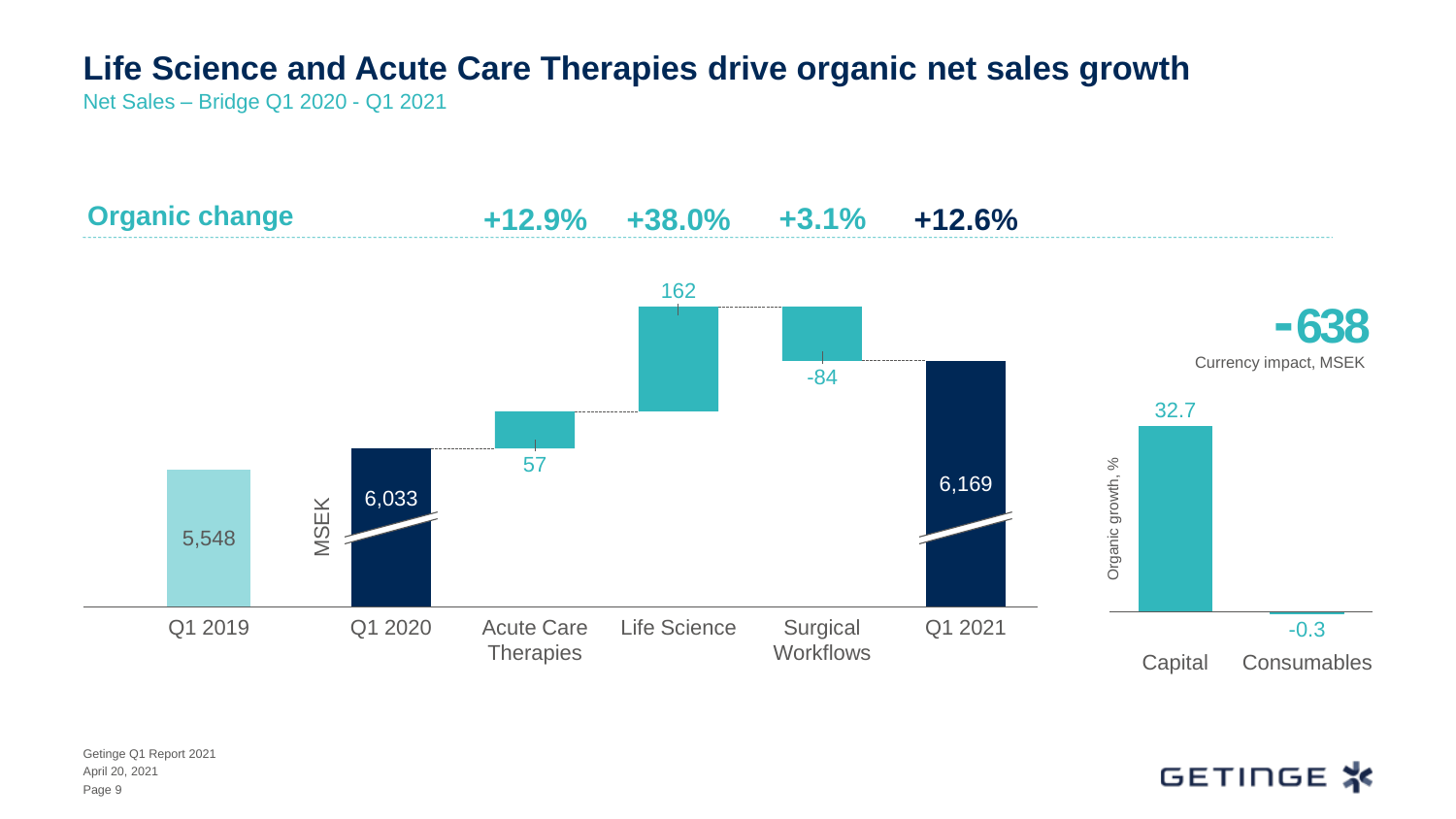#### **Volume and mix had a positive impact on adjusted gross profit and margin**

Adjusted Gross Profit – Bridge Q1 2019 - Q1 2021

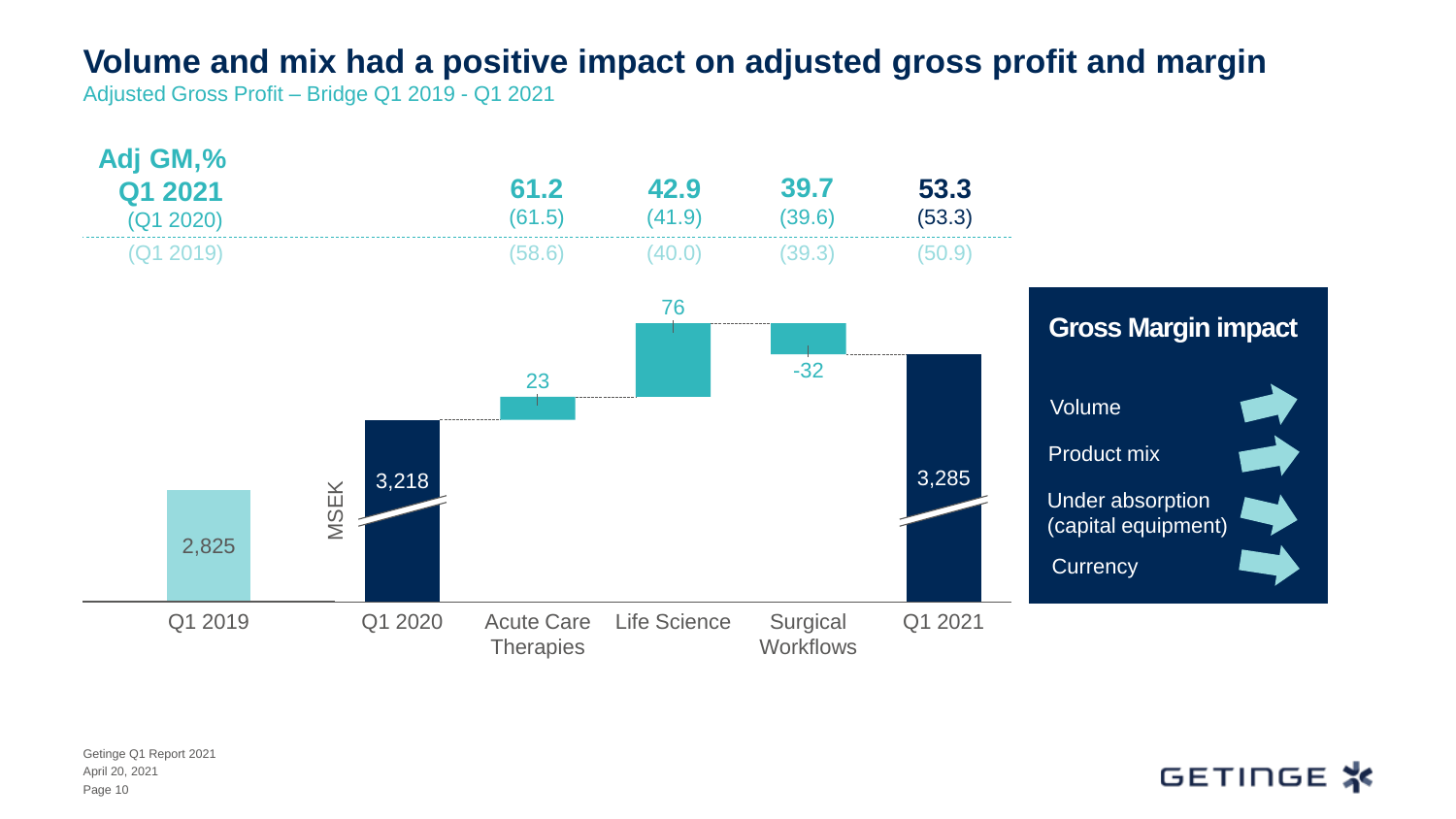# **Financial development**

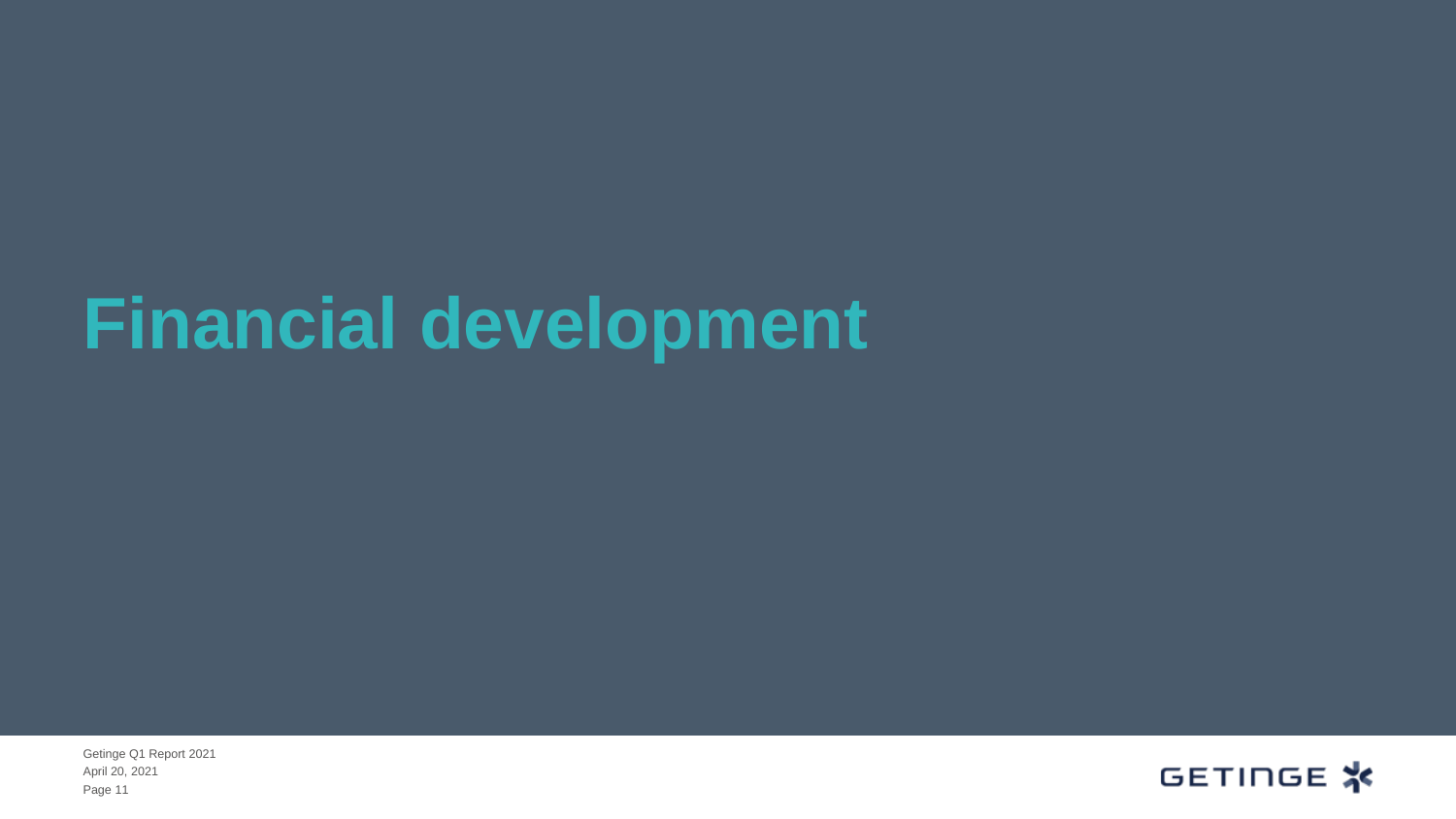### **Volume, gross profit and OPEX taking adj EBITA margin to 17.5 %**

Adjusted EBITA – Bridge Q1 2020 – Q1 2021

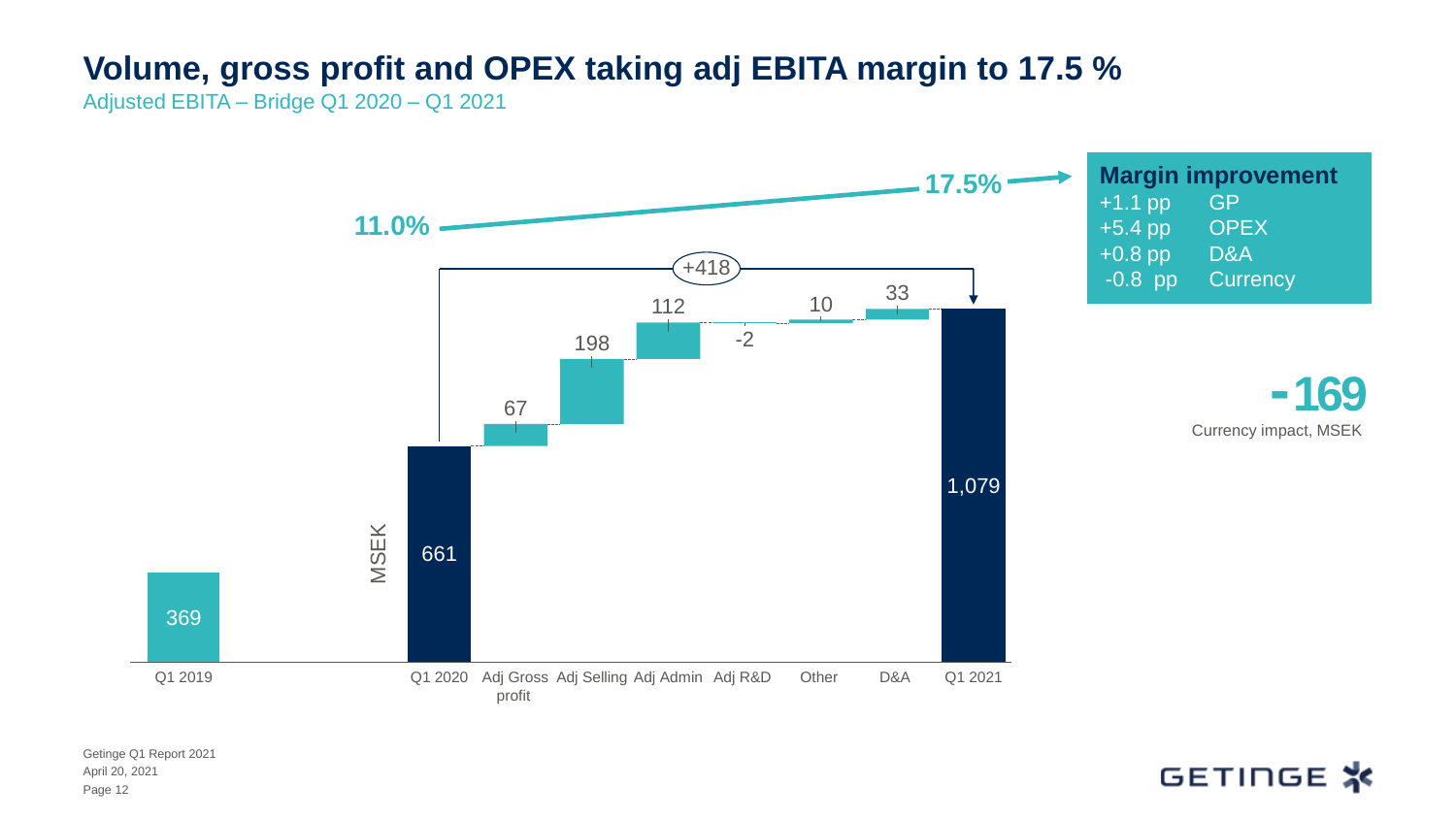#### **The strong SEK Y-o-Y is having material impact in Q1**

But the Y-o-Y gap is expected to be smaller in the second half of 2021

**Examples on currency pairs having a negative impact** 



**A combination of "small" and volatile currencies/SEK**



*\*Indexed portfolio of RUR, INR, TRY, ZAR, BRL, COP, KRW, TWD, PLN, CZK representing 9 % of net sales.* 

**-**Average

Closing rate

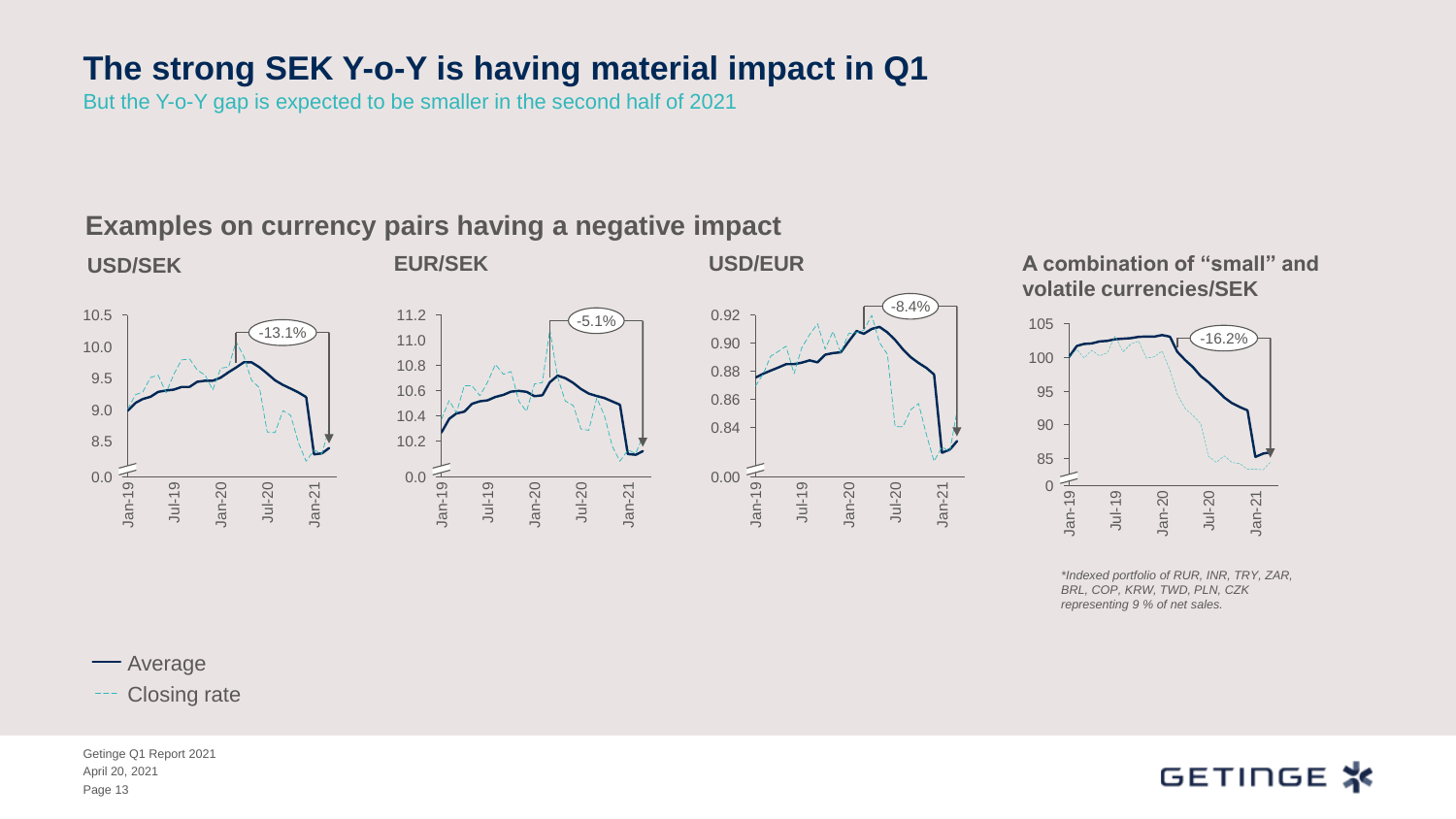#### **Improved free cash flow, working capital and increasing ROIC**

Continued efficiency enhancements



Working Capital, as defined on this page, is including accounts receivables, accounts payables and inventory - adjusted for currency

ROIC: Trailing 12 month adjusted EBIT/Invested Capital. Invested Capital is equal to (Invested capital is defined as Equity + Net debt (excl. pension liabilities) and calculated as (Opening balance + Closing balance of Inv

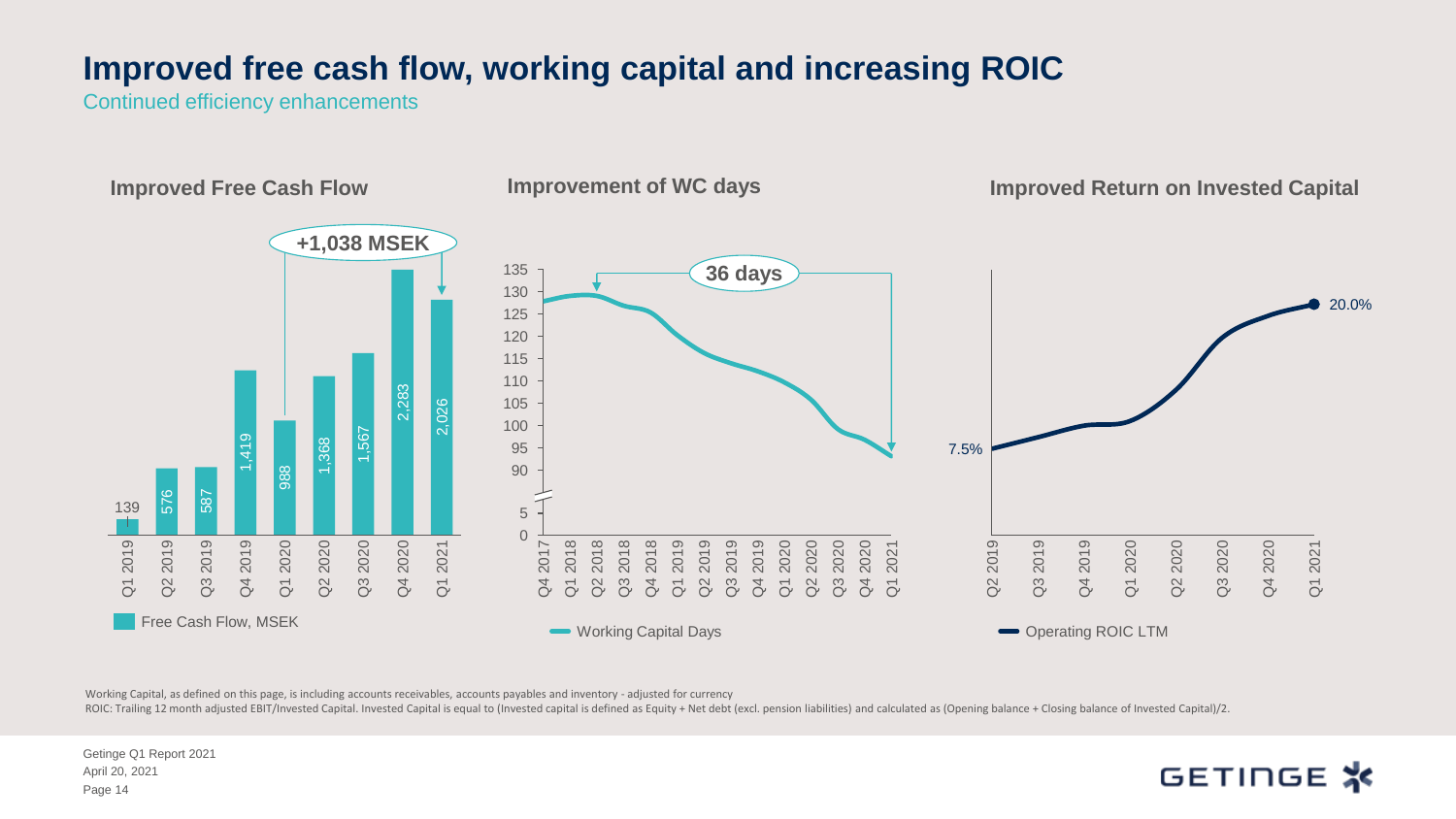#### **Strong funding and cash position**

14.0 19-Dec 19-Jun 19-Mar 20-Mar 19-Sep 20-Dec 20-Jun 20-Sep 21-Mar 5.6 Net debt, BSEK **Improved net debt …**  19-Jun 3.4 19-Mar 20-Sep 19-Sep 21-Mar 19-Dec 20-Mar 20-Jun 0.7x 20-Dec Net debt/Adj EBITDA R12 (0.3x excluding pension liabilities)

**… and leverage**

**5.7 BSEK**  in cash (March 31)

April 20, 2021 Getinge Q1 Report 2021 Page 15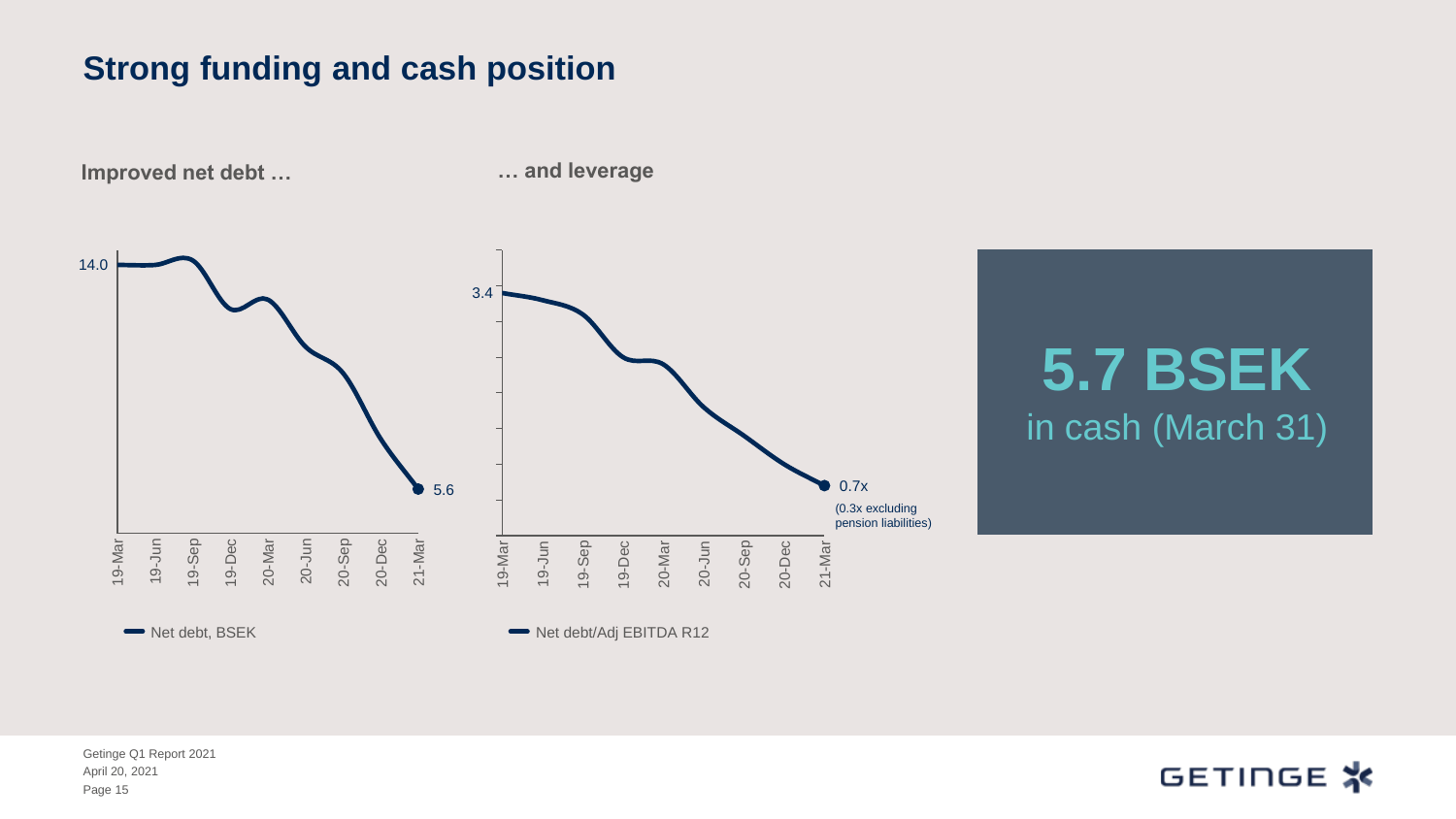# **Summary**

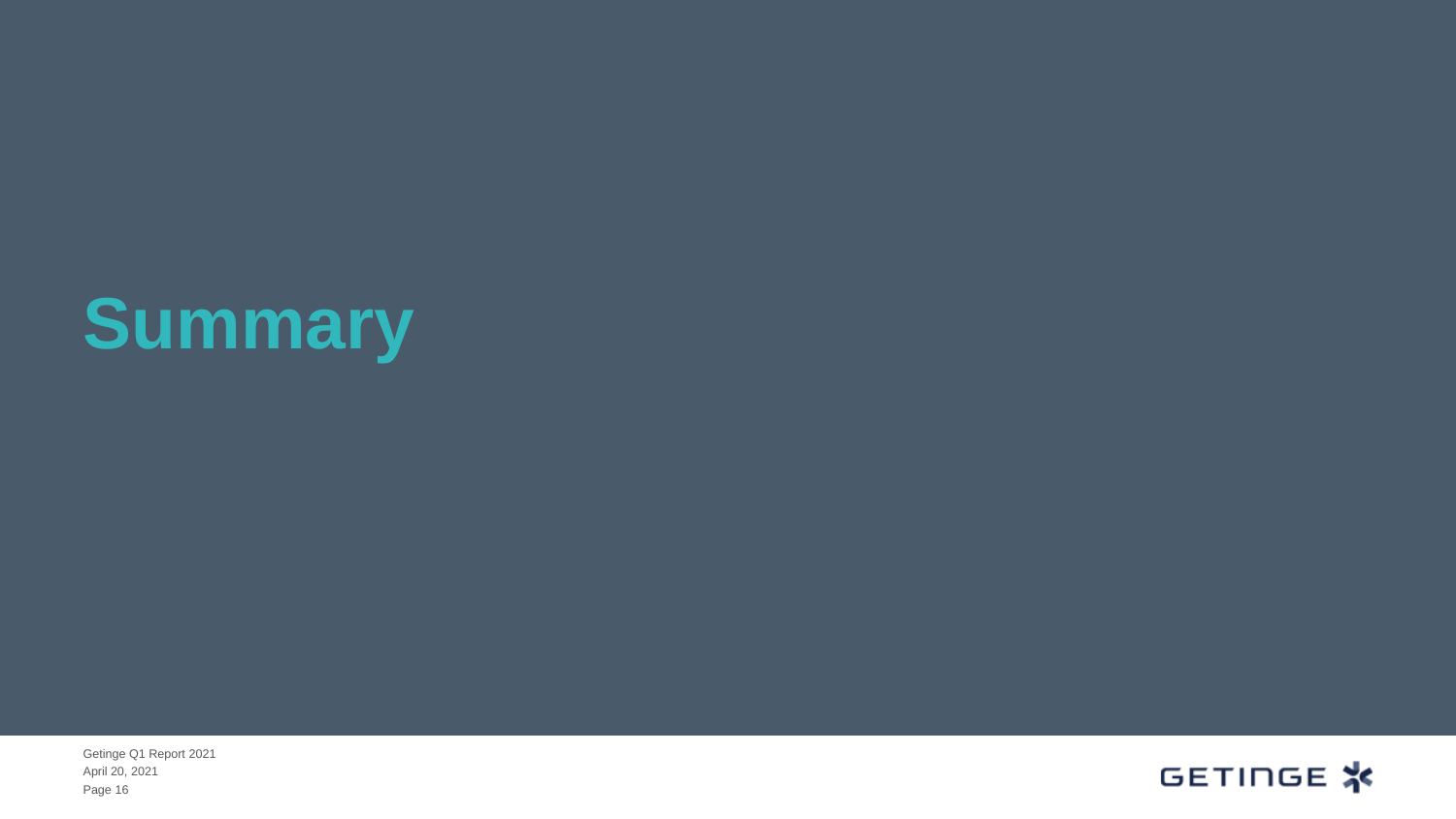

- Market moving towards new normal, but a lot of uncertainty remains
- Good activity levels and progress on strategy implementation
- Growth in organic net sales
- Improved margins
- Strengthened Free Cash Flow
- Leverage improved to 0.7x (2.4x)
- Our outlook for 2021 is unchanged at least 27 BSEK in Net Sales

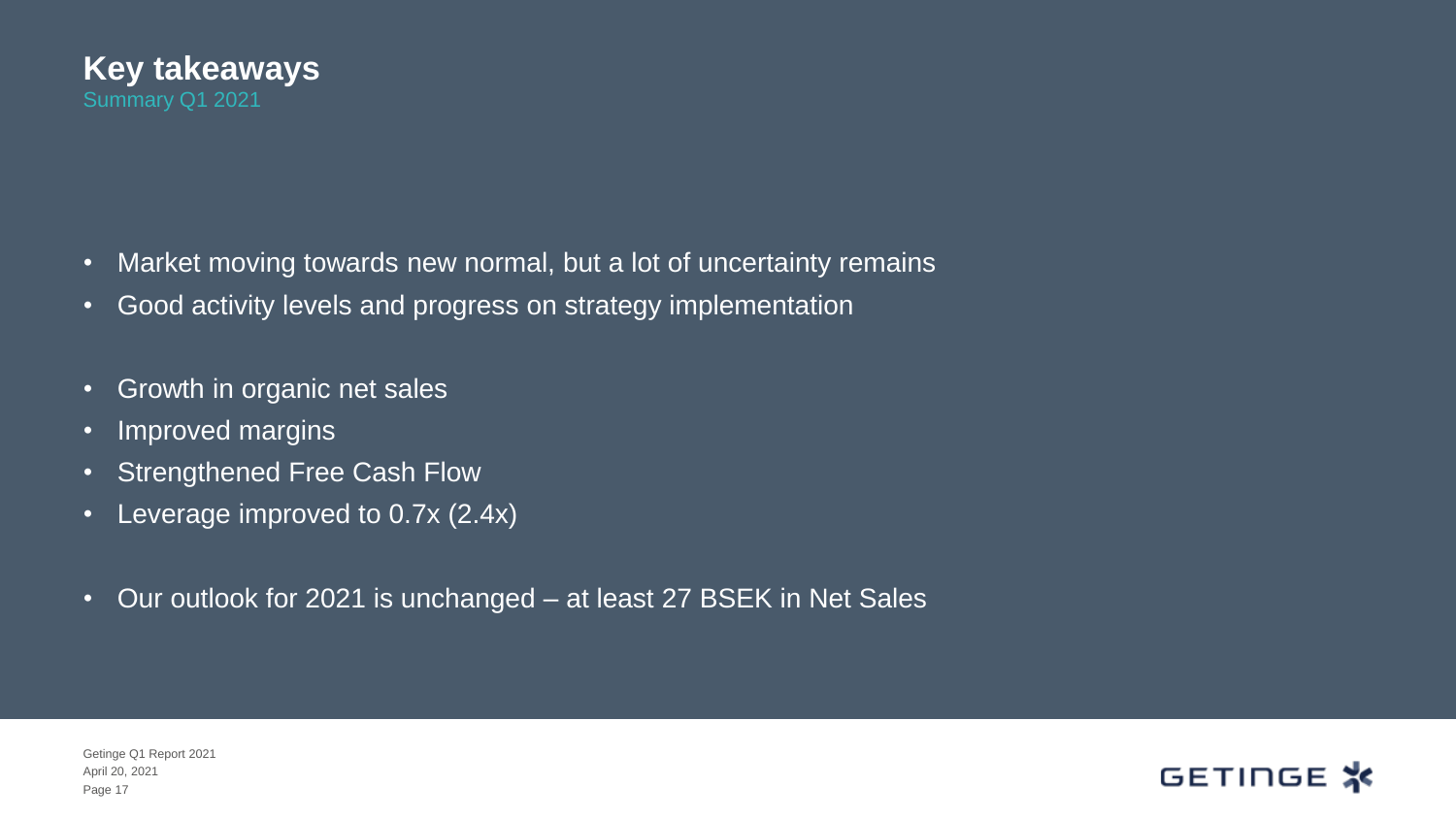

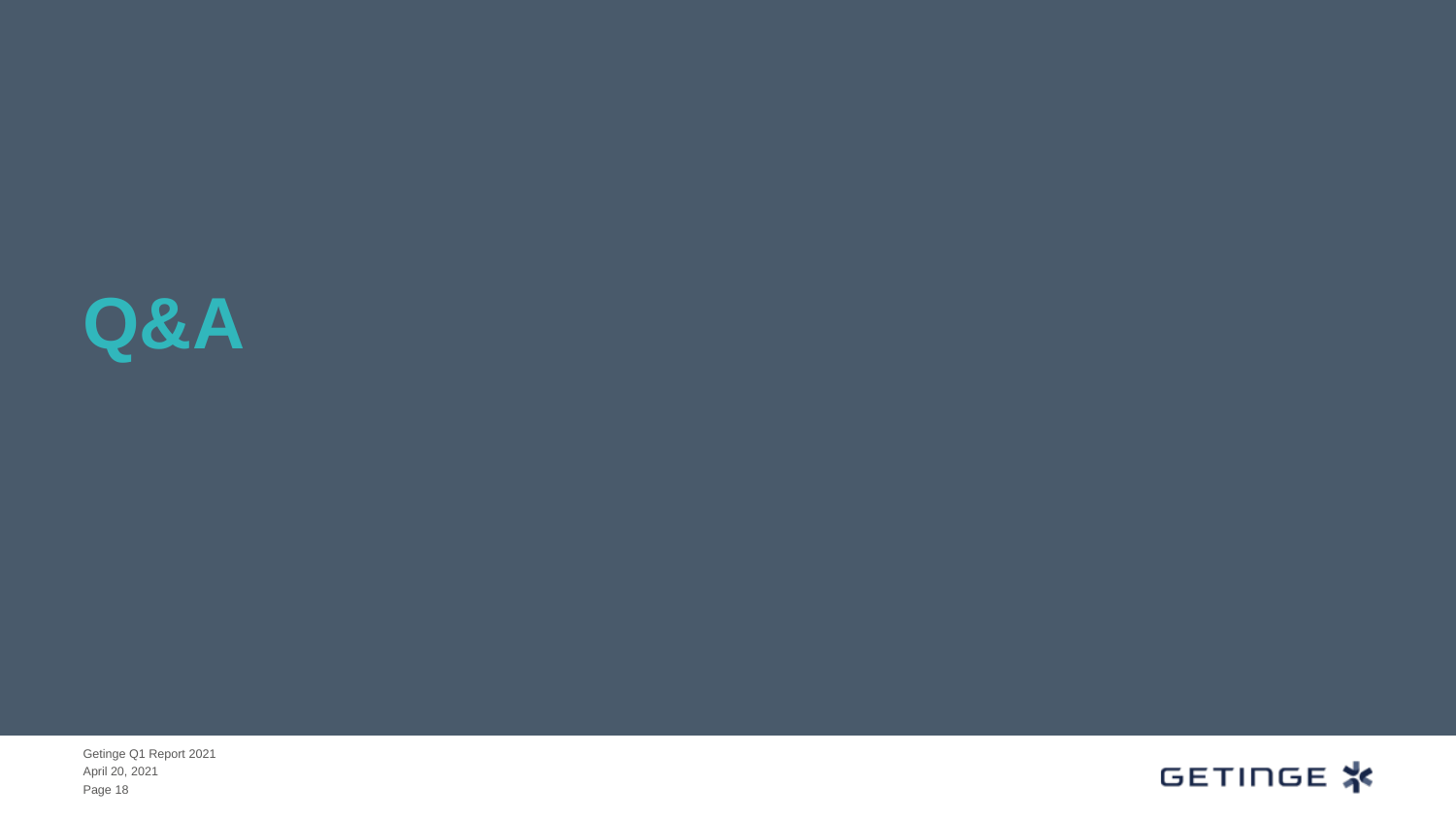# **Thank you**

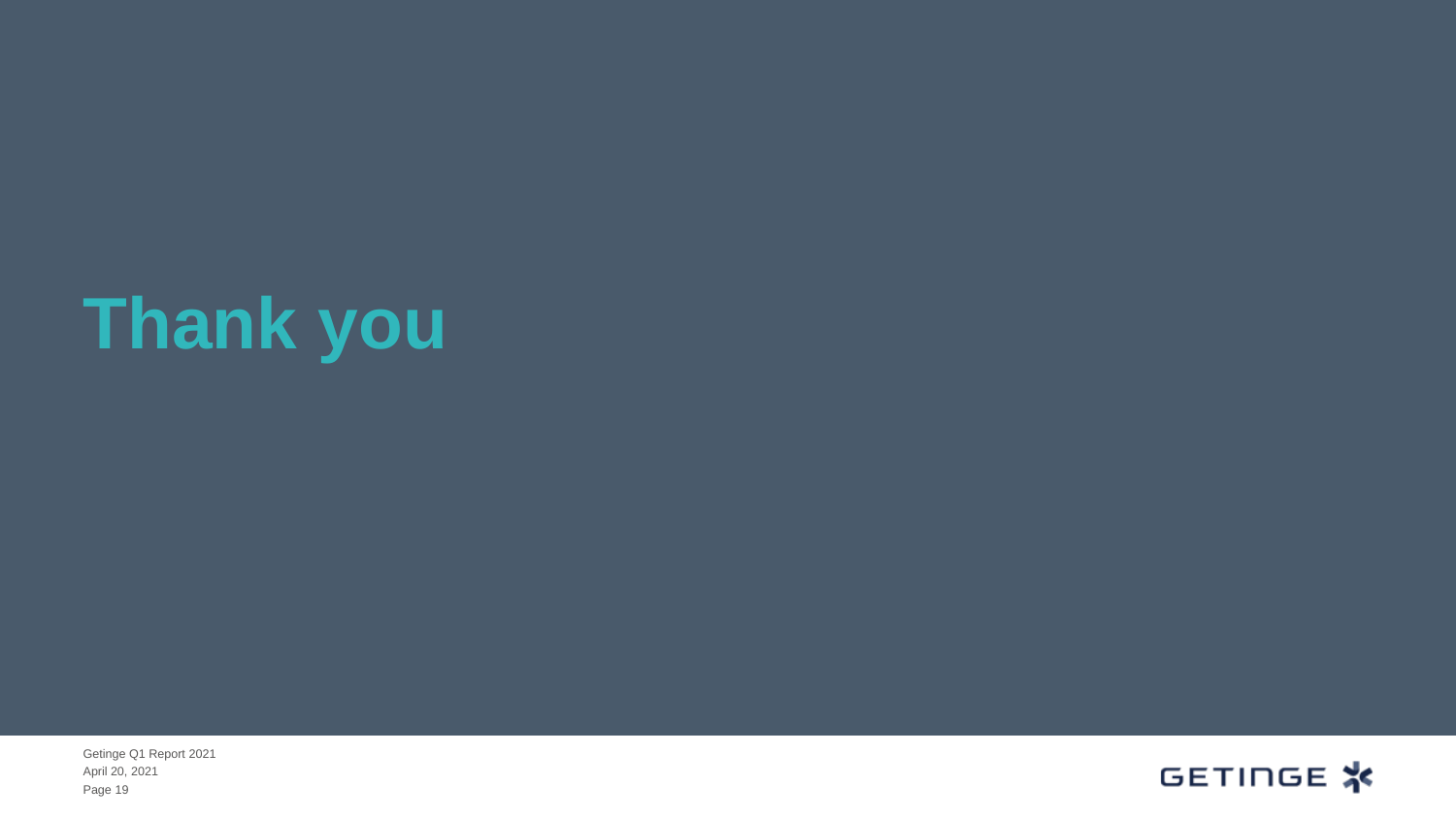#### **Forward looking information**

This document contains forward-looking information based on the current expectations of the Getinge's management. Although management deems that the expectations presented by such forward-looking information are reasonable, no guarantee can be given that these expectations will prove correct. Accordingly, the actual future outcome could vary considerably compared with what is stated in the forward-looking information, due to such factors as changed conditions regarding business cycles, market and competition, changes in legal requirements and other political measures, and fluctuations in exchange rates.